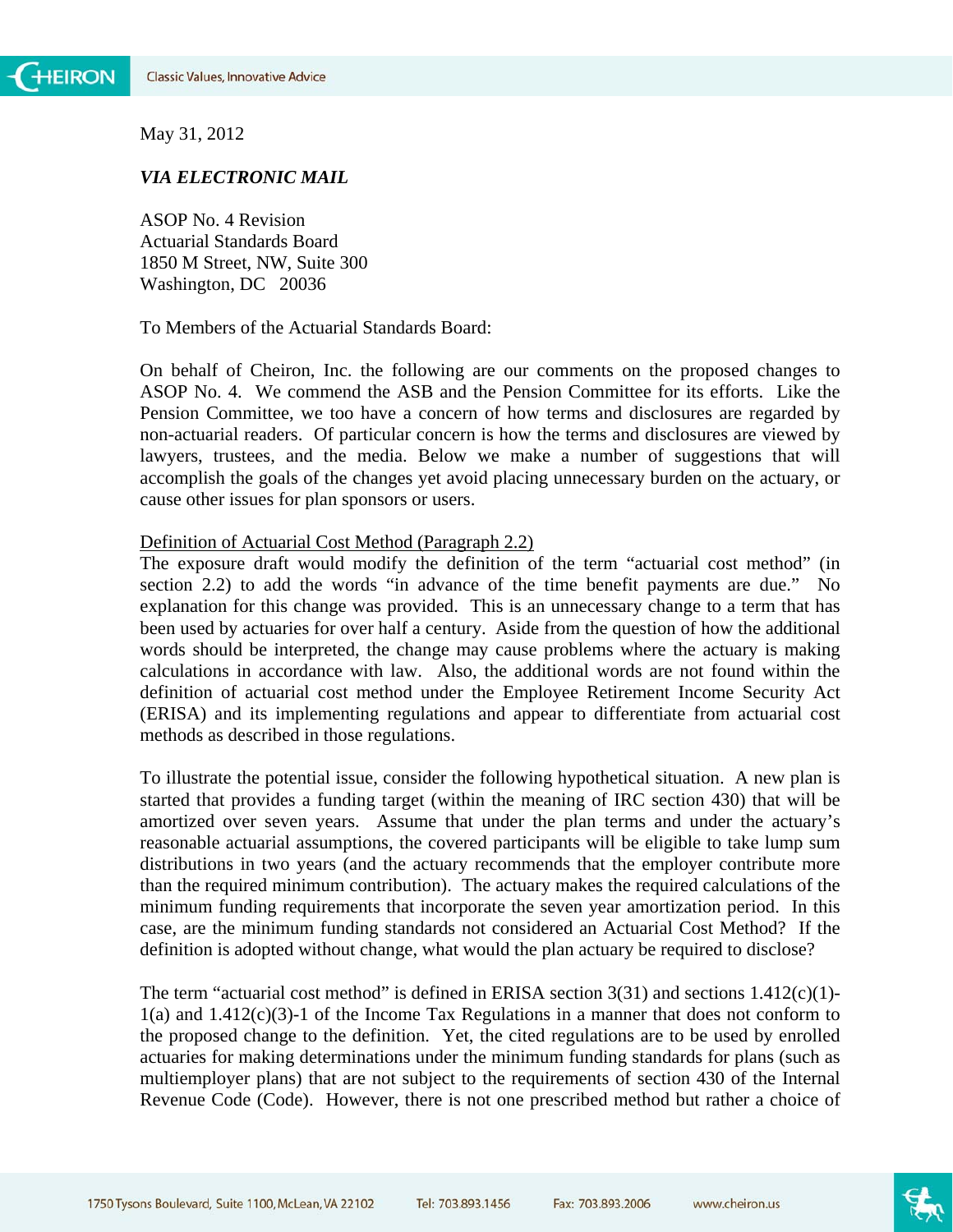Members of the Actuarial Standards Board May 31, 2012 Page 2 of 9

methods that may be used for such plans. Any differentiation between the regulatory definition and the definition in ASOP 4 could put the enrolled actuary in a difficult quandary. Rather than change the definition of the term "actuarial cost method," we suggest that the required disclosures in paragraphs 3.13 address any concerns about an allocation procedure that does not allocate contributions or costs in advance of when benefit payments are due.

# Definition of Contribution (Paragraph 2.7)

Just as the word "liability" has a specific meaning to the public at large, so does the word "contribution." The exposure draft continues the definition of contribution as a "potential payment" to the plan. That definition is contrary to the common meaning used by the public at large, and the accepted meaning used for the amounts reported by the enrolled actuary on a Schedule SB or MB. We suggest that the definition be revised to read "A payment to the plan." If the committee feels there is a need to have a potential payment concept for use with other definitions, then an additional definition of "calculated contribution" or "calculated payment" could be added.

# Definition of Fully Funded and Accompanying Disclosures (Paragraphs 2.12, 2.13 and 4.1(p))

The exposure draft adds new definitions of "fully funded" and "funded status." Additionally, the exposure draft directs the actuary to make certain disclosures when asserting that the plan is "fully funded" or any similar assertion. The committee expressed the concern that the term may be misinterpreted by non-actuarial readers. While we appreciate the concern expressed by the committee, the changes need to ensure that they do not cause greater misinterpretation and/or unwarranted additional expense for plan sponsors.

First, if the committee is concerned that non-actuarial readers have a different understanding of the term "fully funded," it is unlikely to help matters by adding a definition to the ASOPs that conflicts with that common understanding even if the definition reflects the common usage among actuaries. Adding the definition of funded status is helpful, and we believe provides the definition needed to address the committee's concerns for non-actuarial readers when combined with appropriate disclosures in communications.

If the committee believes that a definition of "fully funded" is still warranted, the first sentence of the definition is fine and should be the only sentence needed. Unless there are other requirements for using the phrase "fully funded" other than those in 4.1(p), the second sentence is redundant.

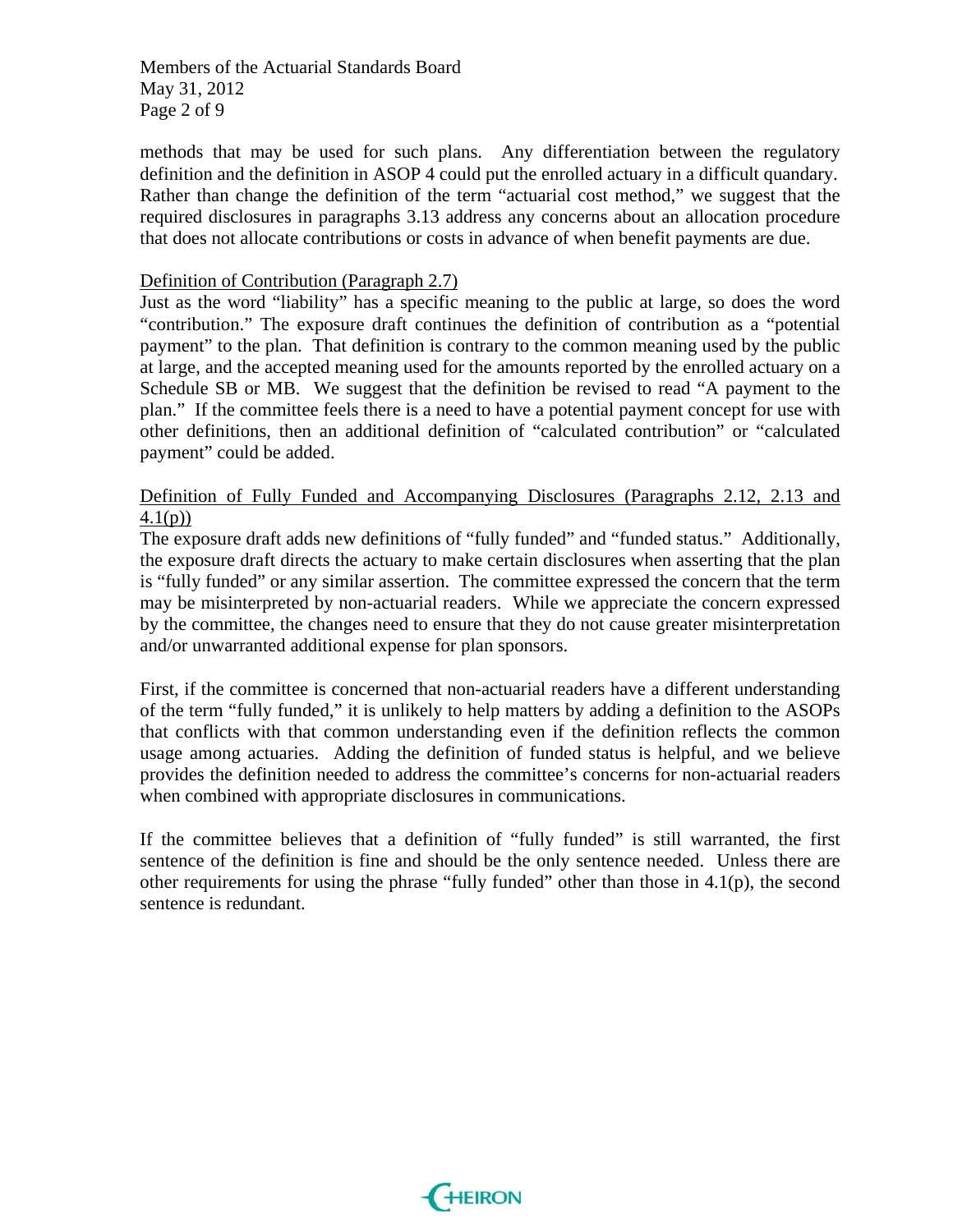Members of the Actuarial Standards Board May 31, 2012 Page 3 of 9

We believe 4.1(p) should be re-written as follows:

- p. a description appropriate for the intended users of the communication of the particular measures of plan assets and plan liabilities used to determine the funded status. If the funded status is greater than or equal to 100 percent on these measures, the actuary should accompany this description with the following additional disclosures:
	- 1. The funded status is measured at a particular point in time and is likely to change in the future;
	- 2. The funded status is or is not based on a measure of the estimated cost to settle the benefit obligations; and
	- 3. Additional contributions to the plan may be required.

The actuary should consider similar disclosures when the funded status is less than 100 percent if the actuary believes it would limit misinterpretations by the intended user of the communication.

The risk of misinterpretation is highly dependent on the sophistication and familiarity of the intended user of the actuarial communication to actuarial practices. One level of communication may be required for the corporate finance officer who has managed his or her company's pension plan for many years and another level may be required for a presentation to a public audience for a state retirement system. If the intent is to limit misunderstandings for non-actuarial users, it would be helpful if the ASOP recognized the different levels of communication that may be required.

Any misinterpretation of the term "fully funded" naturally extends to a misinterpretation of "funded status." A statement that a plan is 80 percent funded is naturally interpreted as being 20 percent short of "fully funded." Consequently, it is important to communicate the basis for a funded status measure. We understand the additional importance when a plan is reported as being 100 percent funded or greater, so some additional disclosures are appropriate. However, these additional disclosures should be simple and not impose an additional burden on the actuary. As written,  $4.1(p)(1)$  could be interpreted to require a measurement of the settlement cost that is beyond the scope of work; 4.1(p)(3) requires the development of a judgment that may be beyond the scope of work; and 4.1(4) does not adequately describe when additional contributions may be required. Additional contributions are likely to be required in most circumstances for an ongoing plan even if the plan is more than 100 percent funded based on the present value of projected benefits.

In the structure proposed in the exposure draft, a problem arises when the plan is fully funded for one measure but not for another. For example, a plan may be fully funded for current liability (as defined in the law for a multiemployer plan) but not fully funded for the actuarial accrued liability. What is to be disclosed when the actuarial report states that the assets exceed the current liability as defined in ERISA but is less than the actuarial accrued liability? No mention is made of the term fully funded. The suggested disclosures make no sense in such a situation. Yet, that is not the only example. Current liability is still a concept

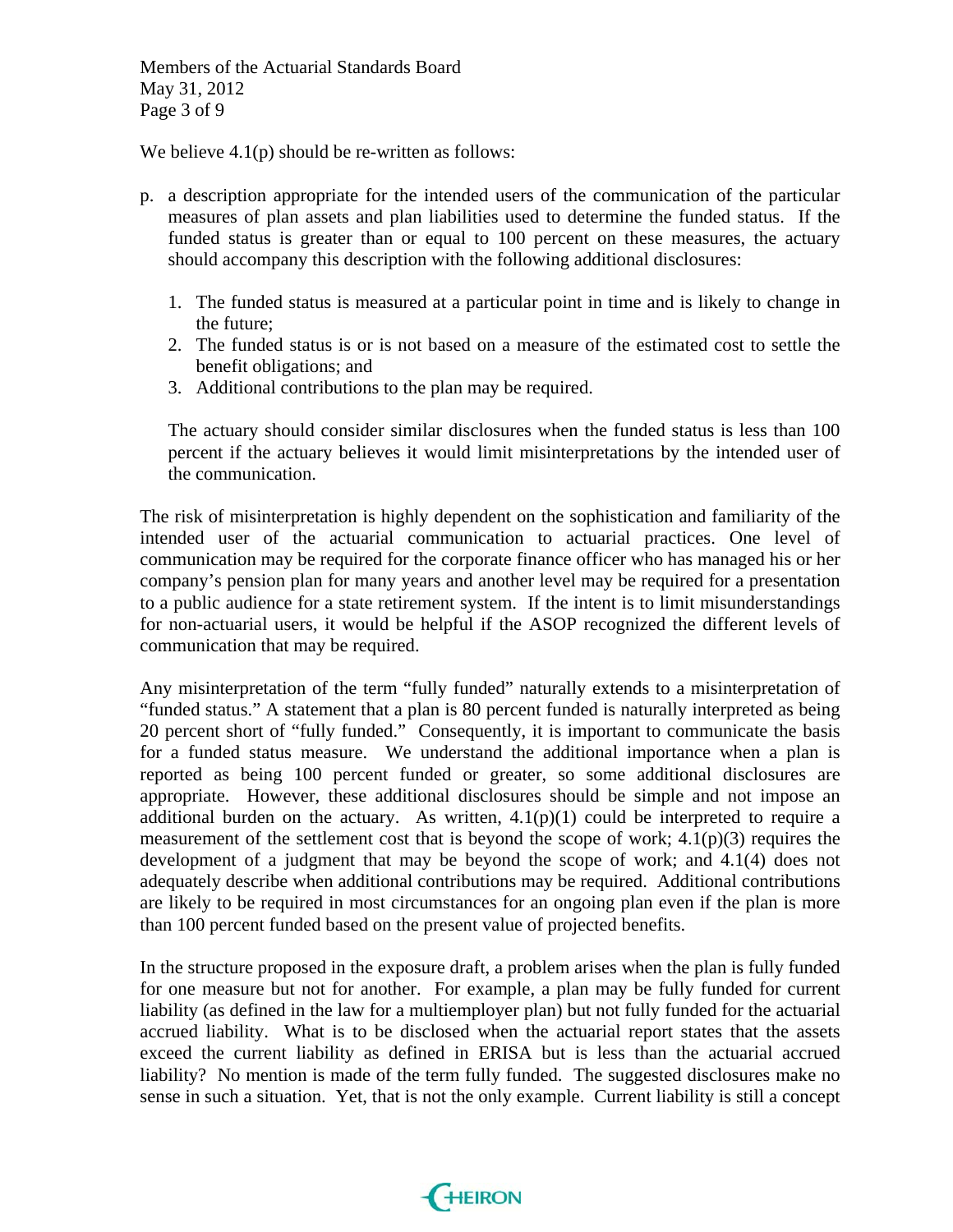Members of the Actuarial Standards Board May 31, 2012 Page 4 of 9

in the regulations under section  $401(a)(4)$  of the Code, but the plan may have assets that are less than the funding target using the segment rates.

The disclosure that fully funded is a temporary measure presents interpretative problems as well. What is the timeframe (or other measure) of the word "temporary?" Suppose, for example, that a frozen plan has a market value of plan assets that is 200% of the present value of accrued benefits using conservative actuarial assumptions. If the actuary can reasonably project in this situation that there is less than a 1% chance that the assets will fall below the present value of accrued benefits in the next 50 years is the full funding temporary? What about 20 years? What if there is less than a 10% chance?

The disclosure of whether there is a significant risk that the fully funded plan could cease to be fully funded also presents interpretative issues. Who defines significant? The exposure draft does not state that significance is determined by the actuary's judgment. Rather, significant risk is another undefined concept that could spark misinterpretation itself. This is especially the case because the time frame is not specified.

The disclosure that additional contributions to the plan may be required if the plan is fully funded relative to the present value of accrued benefits but not relative to the present value of projected benefits is unnecessary, adds expense for the plan sponsor, and would require even more disclosure as to when there may or may not be the additional contributions. First of all, for a single-employer plan subject to the Pension Protection Act of 2006 (PPA) funding rules, the actuary may not even calculate the present value of projected benefits. Making a statement about the additional contributions seems pointless in that situation. If a statement had to be made, the actuary may then feel compelled or required to make a calculation of the present value of projected benefits so the natural questions of how much, when, etc. can be answered. Furthermore, the actuary would need to point out, as an example, that additional contributions would not be required necessarily if the plan was amended to cease accruals, terminated, or the plan assets earned more than the discount rate used in the calculations. The additional calculations and disclosures will simply add to the expense for the plan sponsor.

### Prescribed Assumption or Method (Paragraphs 2.19 and 2.20

The exposure draft adds two definitions that attempt to distinguish when a prescribed assumption or method is set by law from when it is set by another party. Under the exposure draft, an assumption or method is set by another party to the extent that law, regulation, or accounting standards give the other party the responsibility for selecting such an assumption or method. The exposure draft then goes further and states that an assumption or method selected by a governmental entity for a plan that such governmental entity directly or indirectly sponsors is not a prescribed assumption or method set by law.

ASOP 41 requires certain disclosures when an assumption or method is prescribed by law and other disclosures when the assumption or method is set by another party. Specifically, when an assumption or method is prescribed by law, ASOP 41 requires the actuary to disclose the applicable law, the assumption, and confirm that the report was prepared in

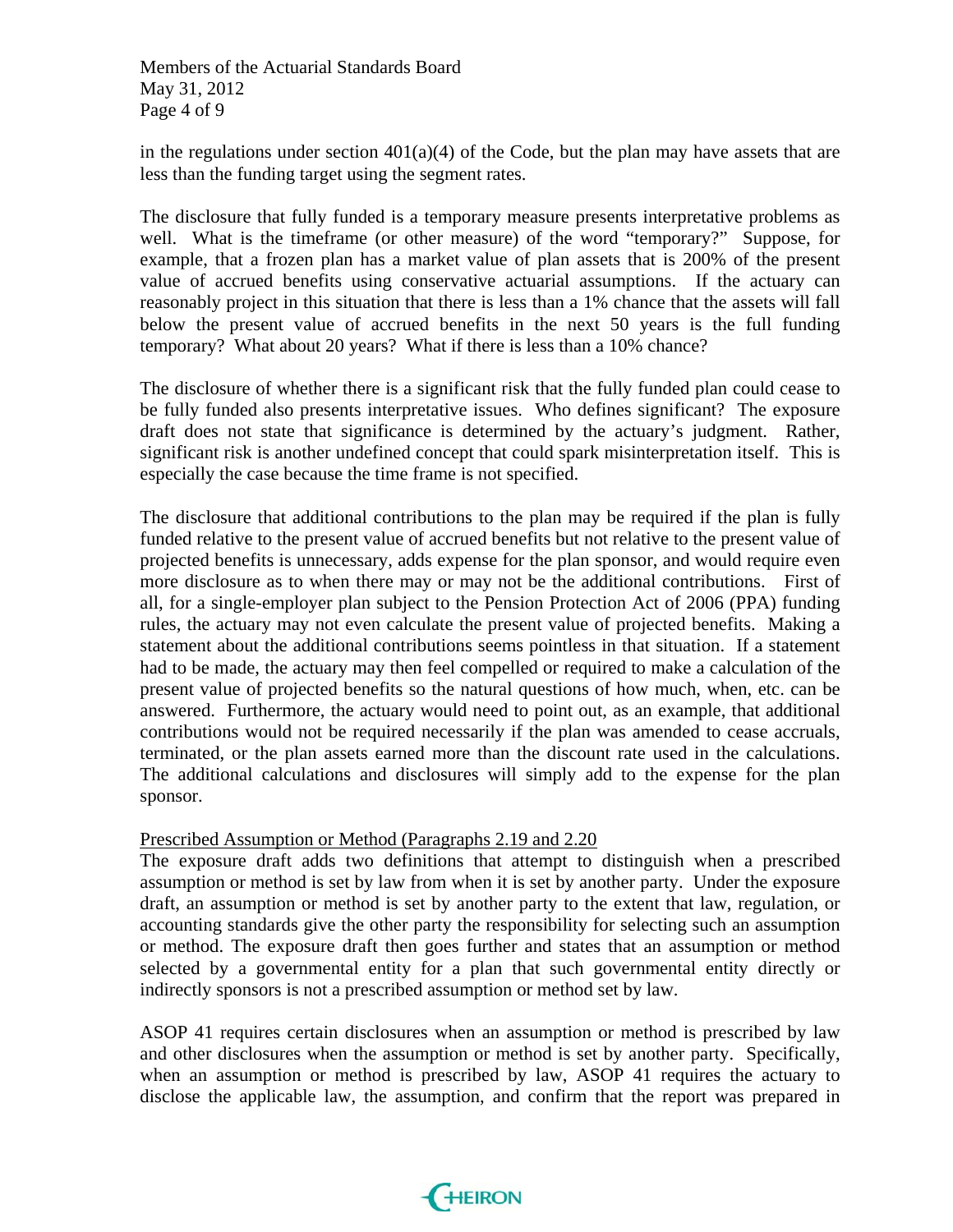Members of the Actuarial Standards Board May 31, 2012 Page 5 of 9

accordance with the applicable law. In contrast, when an assumption or method is prescribed by another party, the actuary has three choices as to disclosure depending on whether the prescribed assumption does or does not significantly conflict with what the actuary views as a reasonable assumption or if the actuary is unable to judge whether or not the assumption is reasonable (see sections 3.4.4(b) and 4.3 of ASOP 41). No disclosure is required if the actuary believes that the prescribed assumption or method is reasonable for the purpose of the assignment.

Section 4.2(b) of the exposure draft requires that the disclosures of section 4.3 of ASOP 41 should be included for any material assumption or method set by another party, while section 4.2(c) requires the disclosures of section 4.3 of ASOP 41 if the actuary states reliance upon on other sources and thereby disclaims responsibility for any material assumption or method selected by a party other than the actuary. It appears that the reason for the definitions in sections 2.19 and 2.20 is so that the actuary for a governmental plan would be subject to the disclosures of section 4.3 of ASOP 41 when the methods and assumptions are prescribed by a law promulgated by a direct or indirect sponsor of the plan. While we understand the thinking behind the presumed reason, we believe that the exposure draft would require a disclosure even if the actuary believes that the prescribed assumption or method is reasonable for the purposes of the assignment. The goal can be accomplished by a simple requirement that the prescribed methods and assumptions for governmental plans are subject to the disclosure requirements of sections  $3.4.4(b)$  and  $4.3$  of ASOP  $41<sup>1</sup>$ . Alternatively, sections 4.2(b) and (c) of the exposure draft could be amended to refer to section 3.4.4 of ASOP 41 instead of 4.3. That cross reference would require the actuary to make the disclosures in 4.3 only when the prescribed assumption or method conflicts with what would be reasonable in the actuary's professional judgment, or when the actuary is unable to judge whether or not the assumption is reasonable.

Also, we note that it is not clear whether a method or assumption is prescribed by law or by another party. For example, what if a plan document, law, or regulation provides that the board of trustees will select an assumption or method from a range recommended by the actuary? It would appear that the assumption or method is not set by law, and, arguably the assumption or method is set by another party, however, the actuary would not be disclaiming responsibility under ASOP 41 (unless the selected assumptions, for example, were inconsistent). Given that the actuary has to recommend the assumption or method, is it really set by another party? It would appear that there is shared responsibility.

As another example, consider the situation where the actuary can select the assumption or method, but another party has to approve it. That is much the case for certain automatic changes in funding method under IRS Revenue Procedure 2000-40 where a change cannot go into effect unless the plan administrator agrees with the change. Here too, it is not clear as to who sets the method. Compliance with ASOP 4 (and ASOP 41) would be enhanced if the committee provided guidance in these and similar situations. Alternatively, the standard



<sup>1</sup> Section 3.4.4(a) of ASOP 41 contemplates such a requirement in the last sentence which states "The actuary should also follow the guidance in paragraph (b) below whenever required by another ASOP."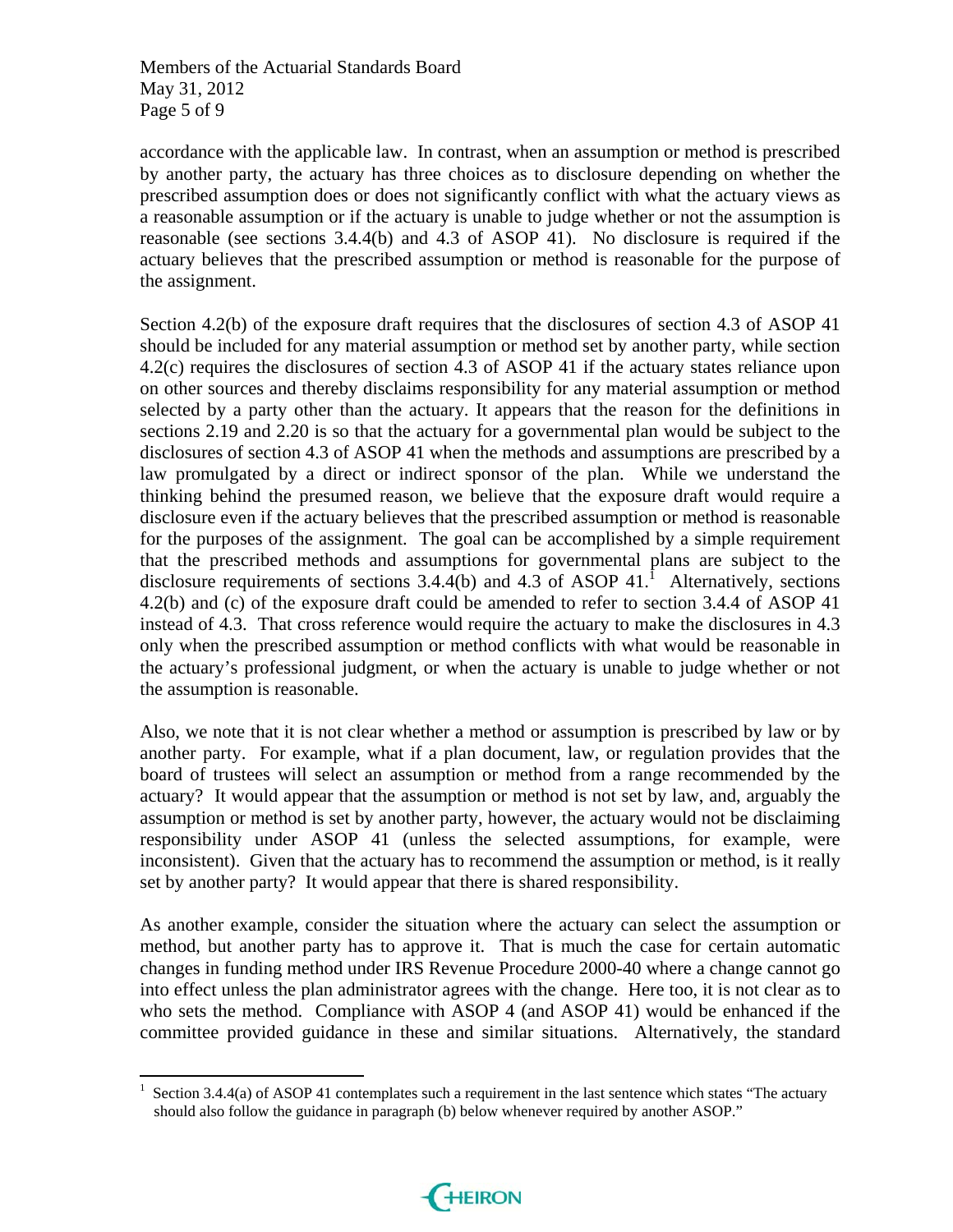Members of the Actuarial Standards Board May 31, 2012 Page 6 of 9

could provide that where there is shared responsibility, the assumptions and methods should be treated as if prescribed by another party.

#### Other Valuation Issues (Paragraph 3.5.3)

The example in this section refers to an estimate of "economic value." Since the term "economic value" is not defined, we suggest that it be replaced with "Market-Consistent Present Value."

### Types of Actuarial Present Values and Associated Disclosure (Paragraphs 3.7, 3.7.1, 3.7.2, 3.7.3 and 4.1(i))

The exposure draft introduces a new section 3.7 entitled "Types of Actuarial Present Values." The terms "Present Values Based on Plan Assets" (section 3.7.1), "Present Values Not Based on Plan Assets" (section 3.7.2), and "Market-Consistent Present Values" (section 3.7.3) are new terms that seek to distinguish values based primarily upon the choice of the discount rate used in the calculations. We believe these terms, as currently defined, will cause confusion, and are not necessary. Furthermore, there are circumstances where the actuary will be called upon to determine a present value that fits in neither category.

A reader may well expect that a "Present Value Based on Plan Assets" will somehow reflect the amount of plan assets, or that a "Present Value Not Based on Plan Assets" represents the value that would be placed if there were no assets. One could easily imagine an attorney requesting the actuary to explain exactly how the present value would change with a small or large change in the amount of plan assets. Better terminology might be "Present Values Based on Anticipated Investment Returns" and "Present Values Based on Market Observations." Under this terminology, discount rates based on "Market Observations" would include averages of market observations over different periods and other adjustments that effectively smooth the fluctuations in observed market interest rates. This terminology is also more consistent with the terminology used in 4.1.1 of the exposure draft of ASOP 27 that requires the actuary to describe whether an economic assumption "represents an estimate of future experience, the actuary's observation of the estimates inherent in financial market data, or a combination thereof."

If the term "Market-Consistent Present Value" is to be defined as "consistent with the price at which expected plan benefit payments would trade in an open market between a knowledgeable seller and a knowledgeable buyer," then it should be clear that not only is the discount rate based on current market observations (no averaging or smoothing), but the other assumptions (including demographic assumptions such as mortality and turnover rates) should include an estimate of the margin for adverse deviation that such a transaction in an open market would require. In addition, the description should stipulate that the knowledgeable seller and knowledgeable buyer have equal credit ratings.

Paragraph 3.7.3(c) refers to an assessment of the "economic value" of a pension plan. This term is not defined, so it is not clear when this paragraph should apply. Either the term "economic value" should be defined, or it should be eliminated from the standard.

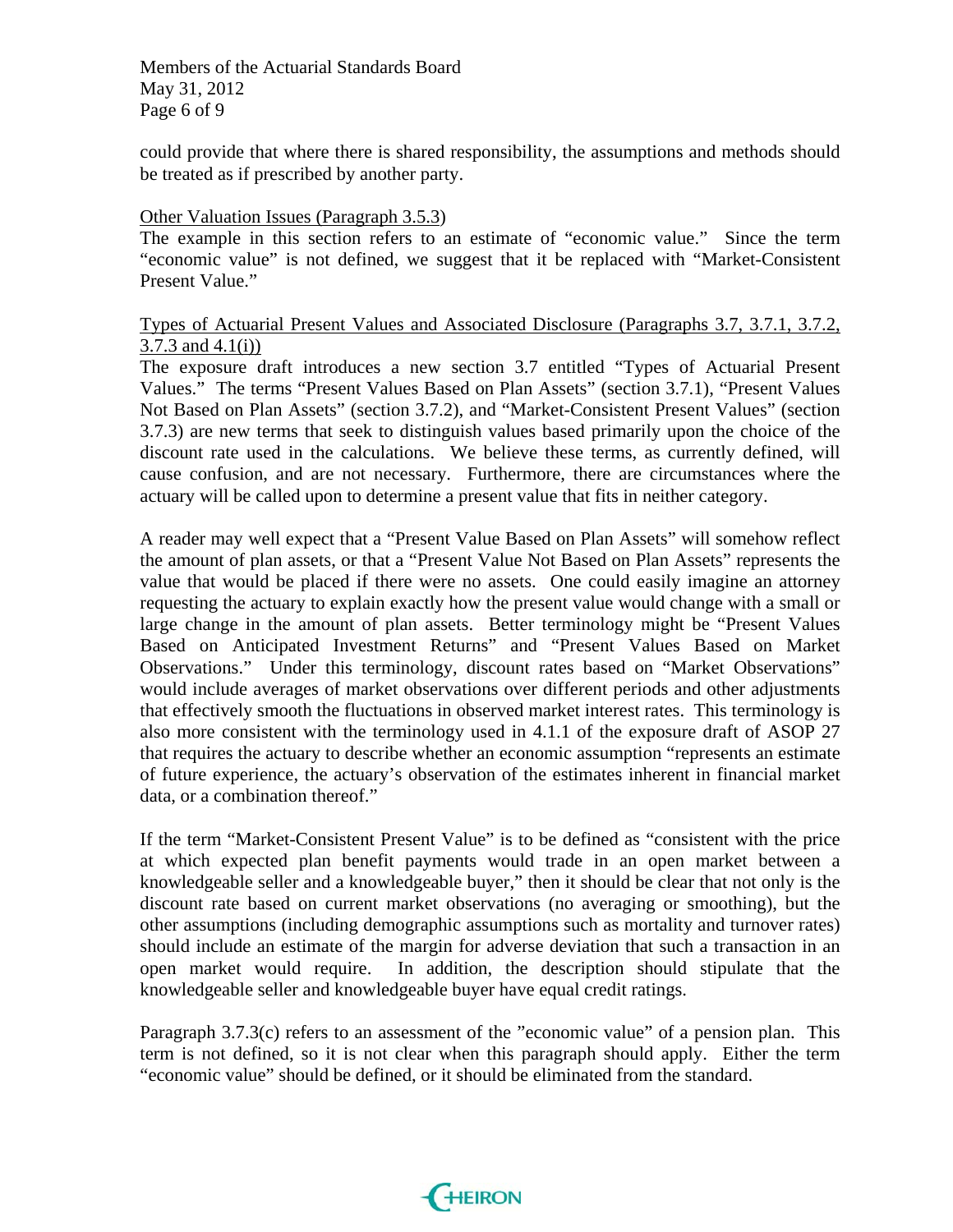Members of the Actuarial Standards Board May 31, 2012 Page 7 of 9

There are circumstances where an actuary may well be required to produce a present value of plan liabilities that is a blend of a present value determined using the expected rate of return on plan assets and a present value using a current bond rate. The Government Accounting Standards Board (GASB) released an exposure draft of proposed changes to the determination of expenses for a governmental defined benefit plan. Under the exposure draft, the liability is measured using the expected return on plan assets to the extent current plan assets and future contributions will provide the benefits, and is measured using current bond rates to the extent that benefits will not be provided by current plan assets and future contributions. Such a calculation would produce a liability that is a blend of the two different types of present value under the proposed  $ASOP<sup>2</sup>$ . The exposure draft of ASOP 27 also explicitly recognizes this reality in the communication requirements of 4.1.1 described above..

Finally, there is no need to have a separate definition of present values based upon the type of discount rate. If the purpose of this section is just to define different present values based on the type of discount rate used to discount future payments, it seems the distinction belongs in ASOP 27 and not in ASOP 4.

Paragraph 4.1(i) requires the disclosure of the type of actuarial present value and the implications. First, the examples in 4.1(i) should be dropped as they are oversimplified, inappropriate, not balanced in their presentation, fail to recognize all of the competing incentives at play for users of the actuarial present value, and require an assessment of behavior that is clearly beyond the actuary's expertise. To illustrate, the second example might be replaced with the following: "if the actuarial present value is not based on plan assets, the actuary may include a statement that such present values are often volatile from one year to the next and may create incentives to eliminate the defined benefit plan." Recent history provides more support for this incentive than for the one specified in the exposure draft, but either one is speculative and beyond the scope of the actuary's expertise.

Second, the required disclosure should be limited to the type of actuarial present value (and/or discount rate). The implications of the chosen type vary with the purpose of the measurement and are not settled within the actuarial community. It would be appropriate to disclose that higher discount rates produce lower measures of present value or that using a discount rate that changes each year will result in volatile measures of present value. The incentives and behavior that results, however, is not an appropriate actuarial disclosure.

### Measuring the Value of Accrued or Vested Benefits (Paragraph 3.10)

The exposure draft would continue the list of factors that an actuary should consider in measuring the value of accrued or vested benefits. However, many of these factors should also be considered when measuring the value of projected benefits. For example, one would expect that plan provisions and applicable law are considered when measuring projected benefits. We assume that the committee does not intend to create an inference to the

 $2$  We currently expect that the final revisions adopted by GASB will retain the interest rate specification in the exposure draft.

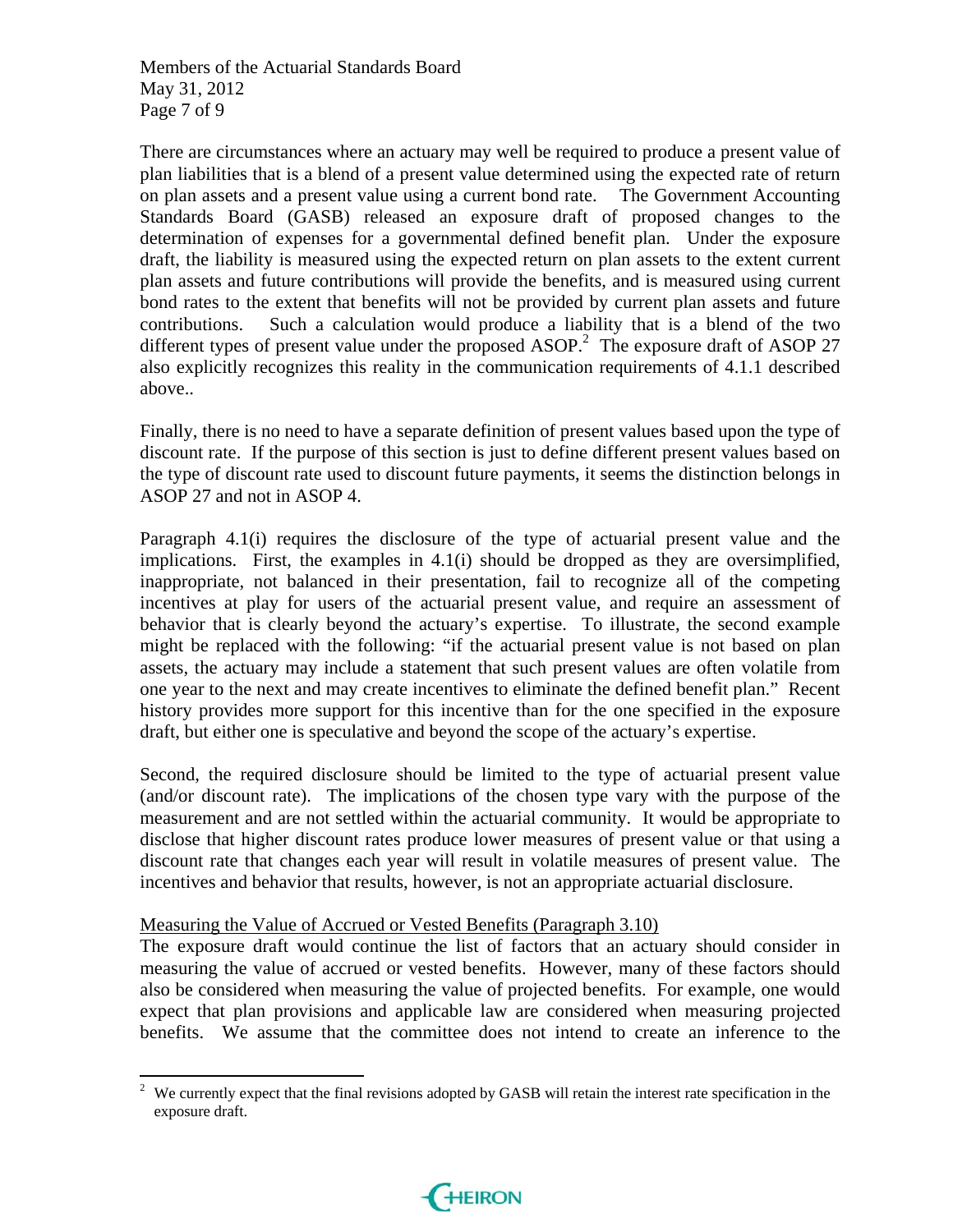Members of the Actuarial Standards Board May 31, 2012 Page 8 of 9

contrary. Thus, we suggest that measurements of all benefits be covered by these factors except that the ones unique to accrued or vested benefits could be treated separately in an appropriate manner.

# Assessment of Allocation Procedure and Related Disclosures (Paragraphs 3.13.4, 3.13.5 and 4.1(l))

While the objective of requiring the actuary to assess the implications of the contribution allocation procedure and make appropriate disclosures is important, we have a number of concerns about the proposed requirements. First, some of these assessments may require extensive additional work beyond the scope of the actuary's engagement. This may particularly be the case when new employees receive different benefits than current employees, when the plan sponsor is expected to grow or decline in the future, and when the demographics of a plan are changing due to retirements and new hires. In these cases, perhaps a mandatory disclosure that the contribution allocation procedure has not been assessed by the actuary should suffice.

Second, the primary metrics required by the standard of declining future funded status or increasing future contributions may differ between the short and long-term, and the longterm projections are much less reliable.

Consequently, we suggest that 3.13.4 and 3.13.5 be restricted to an assessment over the short-term (e.g., one to five years). The already required assessment of whether or not the contribution allocation procedure is significantly inconsistent with the plan accumulating adequate assets addresses the long-term concerns. What is missing is the requirement to disclose the short-term expected changes in contribution levels primarily due to the smoothing of assets, the averaging of market observations, or other techniques to control the volatility of contributions. We note, however, that this type of information is just good consulting and is frequently required by our clients. It is not clear what purpose is actually served by adding these requirements to an actuarial standard.

If the Committee is concerned about the consequences of a contribution allocation procedure that perhaps does not rise to the level of required disclosure under paragraphs 3.13.2 or 3.13.3, we think a different approach may be required. One possible approach is to require disclosure if the contribution allocation procedure produces a contribution for the current measurement that is less than normal cost plus interest on the unfunded actuarial accrued liability. While reasonable contribution allocation procedures may fail this test, over time contributions will need to exceed this threshold. Consequently, the disclosure should include whether it is a temporary or permanent feature of the contribution allocation procedure and, if it is temporary, a discussion of when the contribution is expected to exceed the threshold if all actuarial assumptions are met. Note that this discussion can be qualitative so as not to require any additional work from the actuary.